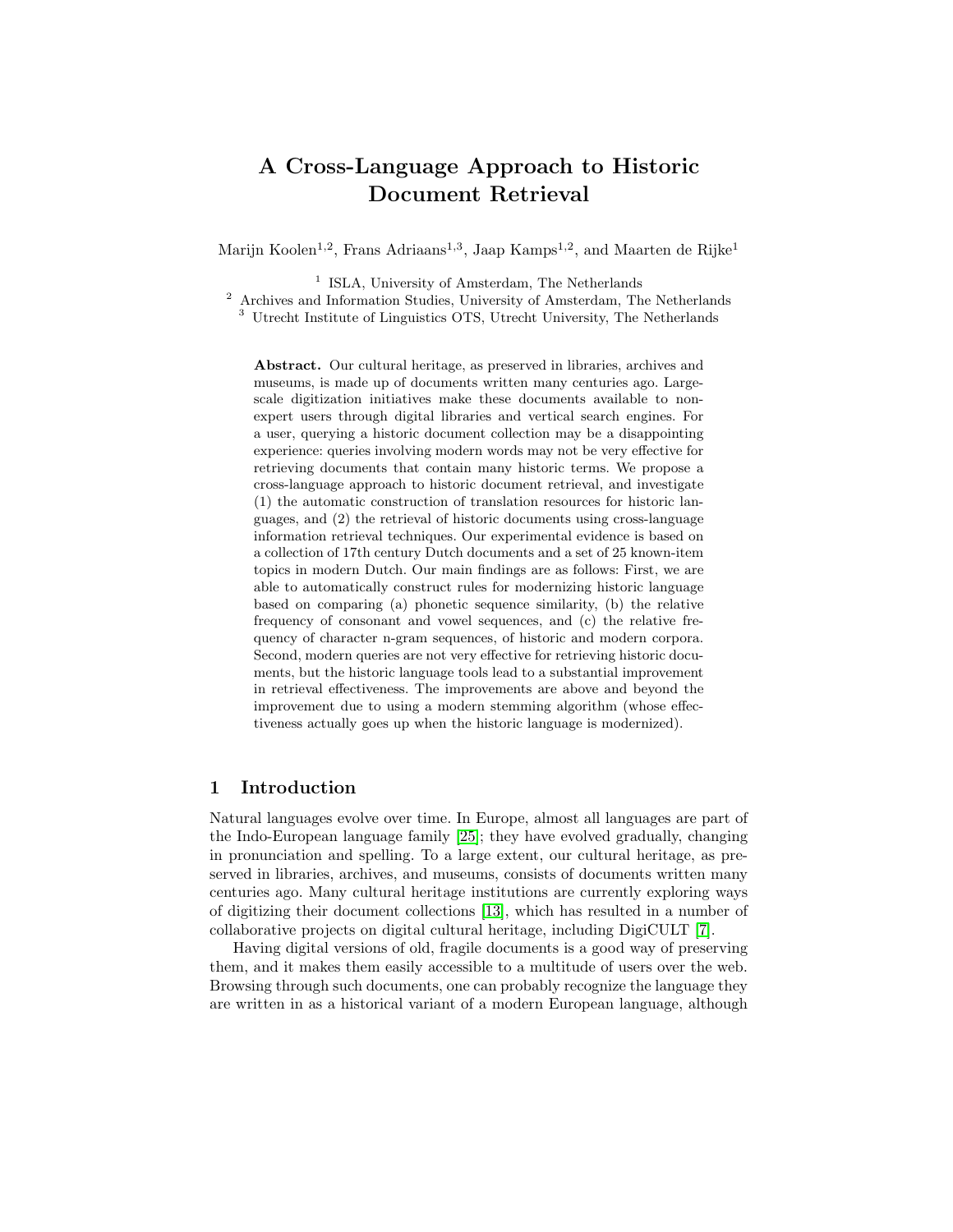one may run into significant differences with today's spelling rules and vocabulary. What if a vertical search engine is created that gives access to the historic documents? One that "knows" about changes in spelling and vocabulary? Consider a user that searches for 300 year old documents about, for instance, Central European politics. Her query will consist of modern words, and hence will not be very effective for retrieving documents containing historic terms. In order to make historic documents accessible to modern users, our vertical search engine should be able to bridge the gap between the historic language of the document and the modern language of a user's query. This is the focus of the present paper.

We define Historic Document Retrieval (HDR) as the retrieval of relevant historic documents given a modern query. Earlier research [\[18](#page-11-3)[,17](#page-11-4)[,3\]](#page-11-5) dealt with spelling differences between a modern language and a historical variant in a collection of old documents. We continue research on this spelling problem and propose a cross-language approach to HDR. Using historic Dutch as a concrete example, we argue that the gap between modern and 17th century Dutch is substantial, and that effective retrieval therefore requires a mapping between the two languages.

A cross-language approach to HDR raises a number of questions. Manually constructing historic language tools is an unattractive option, because of the large number of spelling variants. These variants are caused by the absence of strict spelling rules and by various regional differences. Is it possible to automatically construct translation resources for historic languages? In Cross-Language Information Retrieval (CLIR, [\[2\]](#page-11-6)), stemming algorithms have proved to be effective in modern monolingual retrieval. Are these also effective in HDR? Our research identifies HDR as a new cross-language IR problem and consists of two main parts. The first is the construction of resources for our CLIR approach to HDR. We have developed tools to automatically construct translation resources. In the second part we test the effectiveness of these translation resources on historic documents in a CLIR experiment. Since these methods are data-driven, they can be straightforwardly applied to new HDR problems.

The article is outlined as follows: Section [2](#page-1-0) discusses Historic Document Retrieval, and details the historic documents used. Section [3](#page-3-0) describes the automatic construction of translation tools for historic languages. Then, Section [4](#page-7-0) focuses on HDR proper, and evaluates the effectiveness of the constructed translation tools. Finally, in Section [5](#page-9-0) we discuss the results and our main findings.

# <span id="page-1-0"></span>2 Historic Document Retrieval

Robertson & Willett [\[17\]](#page-11-4) tested spelling correction methods to find historic variants of modern word-forms in historic English documents. They also tested the effectiveness of a list of manually constructed phonetic substitutions to preprocess historic words before applying the spelling correction methods to see if preprocessing decreases the gap between 17th century and modern English. For instance, the phonetic substitution  $YGHT \to IT$  (ME), replaces all occurrences of *yght* in the middle or at the end of a word to *it*. They find that preprocessing has very little effect. However, the spelling correction methods themselves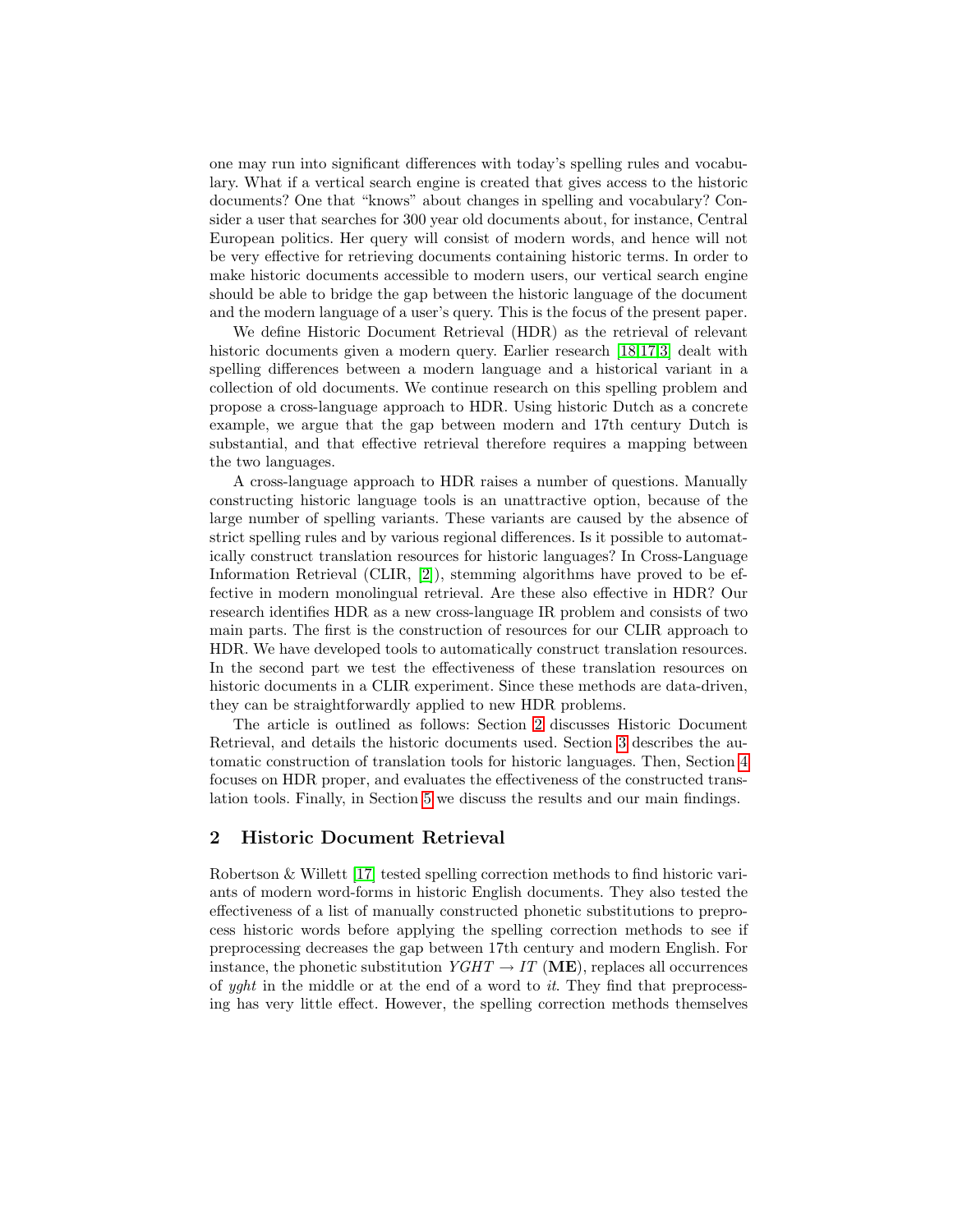are very effective in finding historic word-forms. The use of the same correction techniques on old French confirmed these results [\[16\]](#page-11-7).

Braun [\[3\]](#page-11-5) tested the effectiveness of preprocessing 17th century Dutch documents by applying rewrite rules in a document retrieval experiment. Rewrite rules take a sequence of characters out of a word and replaces it with a new sequence. After rewriting, historic words, especially their pre- and suffixes, are closer in spelling to modern Dutch words, making the Dutch variant of the Porter Stemmer more effective. Rewrite rules are thus an effective way of decreasing the spelling gap between 17th century and modern Dutch.

The main problem with the rewrite rules in [\[17](#page-11-4)[,3\]](#page-11-5) is that manual construction takes a lot of time and requires intimate knowledge of the specific historic language. Moreover, the rewrite rules for 17th century Dutch work for 17th century Dutch, but probably not for 17th century English, nor for 14th century Dutch. In the next section we propose data-driven methods for constructing rewrite rules using only a historic and modern document collection. Because of their datadriven nature, these methods can be applied to historic and modern document collections in other languages as well. Their output—sets of rewrite rules—can be used to construct translation dictionaries for a specific historic document collection, thus providing the resources required for our CLIR approach to HDR.

As mentioned before, we take historic Dutch as a case study. Dutch cultural heritage institutions possess large collections of old books, newspapers and other documents, and many of these are written in historic variants of modern Dutch. Uniformity in the Dutch language is a relatively new phenomenon. Middelnederlands is a predecessor of the modern Dutch language that was spoken during the Middle Ages and can best be thought of as a collection of different dialects. Moreover, whereas modern Dutch spelling is based on strict spelling rules, spelling in Middelnederlands was based on pronunciation [\[11\]](#page-11-8). Since pronunciations can have different orthographic representations, spelling was highly inconsistent. Each region had its own pronunciation, and hence its own spelling conventions. Although the Dutch language became more uniform in the 17th century, mainly through the nation-wide use of the first official Dutch Bible translation, the lack of spelling rules still resulted in the occurrence of many spelling variations throughout documents.

In our tool development and retrieval experiments we use the same historic corpus as [\[3\]](#page-11-5). It contains two 17th century collections of legal texts: the Antwerpse Compilatae (1609) and the Gelders Land- en Stadsrecht (1620). Although they are written in different dialects (southern and eastern, respectively), they are written in the same legal idiom. Hence, they contain many technical law terms and long sentences. This contrasts with other idioms from that period, such as the language of sailors. The Antwerpse Compilatae are part of a collection of legal texts called the Costumen van Antwerpen [\[1\]](#page-10-0). The collection consists of four parts: the Anitiquissimae (1547), the Antiquae (1571), the Impressae (1582), and the Compilatae (1609). OCR errors were manually corrected. Each section was treated as a separate document. This resulted in 222 documents. The Gelders Land- en Stadsrecht [\[9\]](#page-11-9) is very similar to the Antwerpse Compilatae. It contains parts on the same subjects as the Compilatae, with the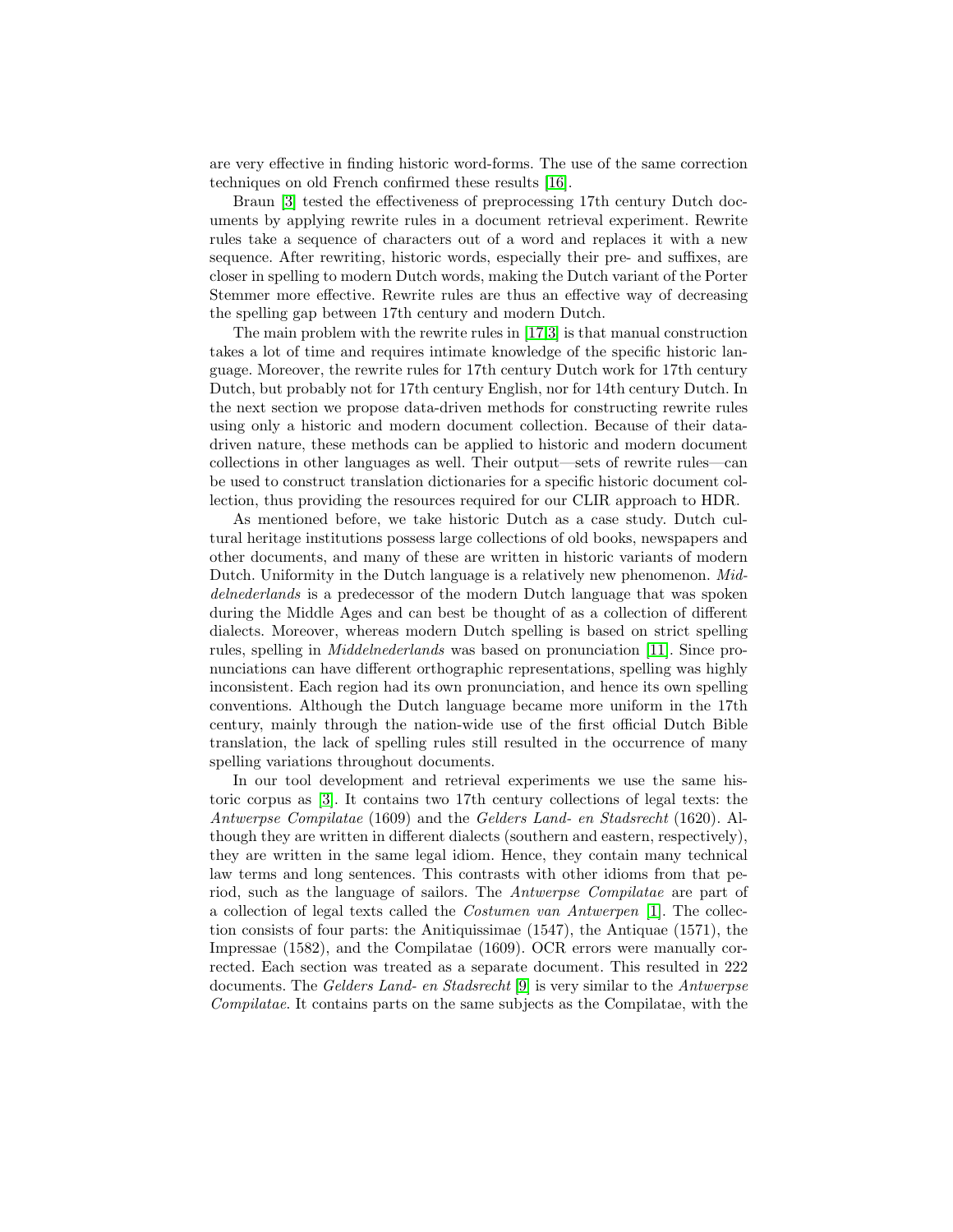only difference that substantive and formal criminal law are covered in one part. This collection was digitized by manually entering the text into the computer. The Gelders Land- en Stadsrecht collection contains 171 documents.

To clarify the differences between the historic language of the corpus and modern Dutch, we took a random sample of 500 words from the historic collection. Each word was assigned to one of three categories: modern, spelling variant, or historic. The overlap between historic and modern Dutch is significant (177 words, 35%). These words are spelled in accordance with modern Dutch spelling rules. An example is the word  $ik$  (English: I) which is often found in historic texts, but it has not changed over time. It turns out that most of the words (239 words, about 48%) are historic spelling variants of modern words. These words can still be recognized as a modern word, but are spelled in a non-modern way. An example is the word heyligh which is easily recognized as a historic spelling of the modern word *heilig* (English: holy) The remaining words  $(84 \text{ words}, 17\%)$ have a non-modern morphology, or cannot be recognized as a modern word at all. An example is the word beestlijck. Even adjusting its historic spelling, producing *beestelijk*, it is not a correct modern Dutch word. Taking a look at the context makes it possible to identify this word as a historic translation of the modern word *beestachtiq* (English: bestial or beastly).

All documents in our collection were transformed into the standard TREC document format, resulting in 393 documents, with an average length of 912 words. In total, the corpus contains 17,794 distinct word tokens. We created a topic set consisting of 25 modern Dutch known-item topics. The topic creators are non-experts in the field of historical law texts, and are therefore unfamiliar with specific historical law terms. This is an important criterion for a HDR topic set, since this leaves the linguistic difficulties to the system. Here is an example topic (description field):

(Q25) Welke methoden zijn geoorloofd ter ondervraging van gevangenen? (English: Which methods are allowed in the interrogation of prisoners?)

Topics were given the familiar TREC topic format: title, description, and narrative.

# <span id="page-3-0"></span>3 Tools for Historic Document Retrieval

Our goal is to design algorithms for mapping historic spelling variations of a word into a single modern form. Below, we describe three tools for creating rewrite rules for 17th century Dutch. One of these tools exploits the phonological overlap (i.e., how words are pronounced) to find sequences that are spelled differently but sound the same. The other two algorithms exploit the orthographical overlap in a historic and a modern word to find the most probable modern version of a historic sequence. These two algorithms use *only* a corpus of 17th century Dutch documents and a corpus of modern Dutch documents. Since the corpus described in the previous section is rather small, for the construction of the rewrite rules, the corpus was expanded with a number of 17th century literary works taken from the DBNL [\[6\]](#page-11-10). To make sure that they were written in roughly the same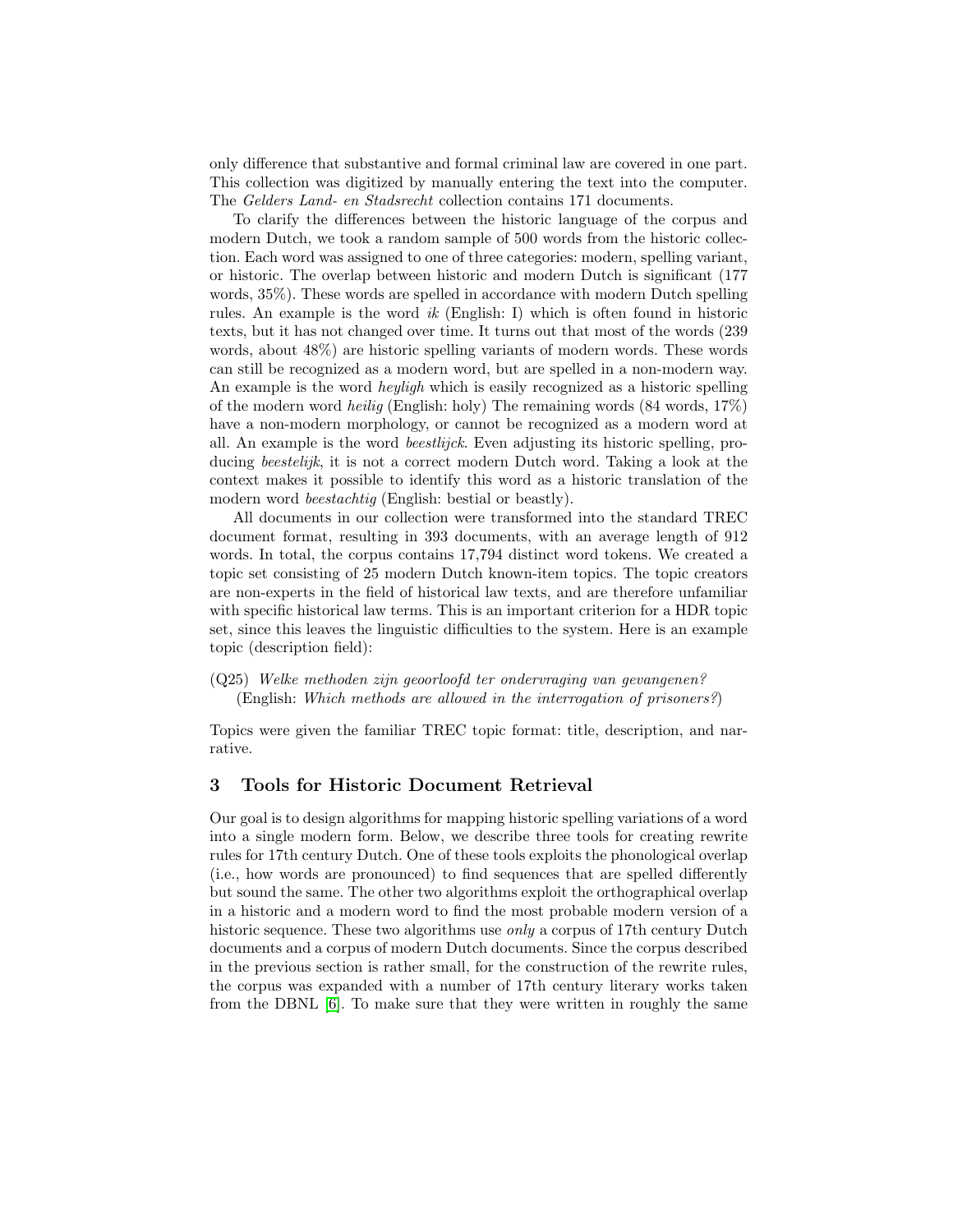period as our main corpus, we used texts written between 1600 and 1620. The literary texts from DBNL are not suitable for a document retrieval experiment because it is hard to determine the topic of such a text, but they do contain the same spelling variations, so they can be used for devising rewrite rules. As a modern corpus, we used the Dutch newspaper Algemeen Dagblad, part the Dutch corpus of CLEF [\[4\]](#page-11-11).

The three techniques are related to spelling correction techniques such as isolated-word error correction [\[12](#page-11-12)[,20\]](#page-11-13). Since the context of a historic word is also historic text, context dependent (semantically or syntactically informed) error correction techniques are no option in the case of cross-language HDR.

PSS The Phonetic Sequence Similarity (PSS) algorithm finds historic spelling variants of modern words by comparing the phonetic transcriptions of historic and modern words.<sup>[4](#page-4-0)</sup> If the phonetic transcription of a historic word  $W^{hist}$  is equal to the phonetic transcription of a modern word  $W^{mod}$ , but their spelling is different, then  $W^{hist}$  is a spelling variant of  $W^{mod}$ . All words in the historic corpus and the modern corpus are converted to phonetic transcriptions by the grapheme-to-phoneme converter tool in NeXTeNS, a text-to-speech generation system for Dutch [\[15\]](#page-11-14).  $W^{hist}$  and  $W^{mod}$  are then split into sequences of vowels and consonants, and these sequences are aligned. If sequence  $S_i^{hist}$  is orthographically different from sequence  $S_i^{mod}$ ,  $S_i^{hist}$  is a historic spelling variant of  $S_i^{mod}$ . The resulting rewrite rule is:  $S_i^{hist} \rightarrow S_i^{mod}$ .

Take the following example. The 17th century Dutch verb veeghen (English: to sweep) is pronounced the same as its modern counterpart vegen; their phonetic transcriptions are both  $v e q @ n$  according to Nextens. Splitting both words into sequences and aligning these, results in:

| historic: $ v e e  g h  e  n $ |  |  |  |
|--------------------------------|--|--|--|
| modern: $ v  e   g   e   n$    |  |  |  |

At positions 2 and 3 we find differences between the historic sequences and the modern counterparts. This results in the rewrite rules:  $ee \rightarrow e$  and  $gh \rightarrow g$ . Each rewrite rule is assigned a value  $N$ , where  $N$  is the number of times the rule was generated. If N is high, there is a high probability that the rule is correct.

RSF The Relative Sequence Frequency (RSF) algorithm exploits orthographic overlap between historic and modern words, to construct rewrite rules for the parts that do not overlap. First, all words in the historic corpus are split into sequences of consonants and sequences of vowels. An index is made, containing the corpus frequency  $F(S_i^{hist})$  of each unique sequence  $S_i^{hist}$ . The same is done for all words in the modern corpus.

The relative frequencies  $RF(S_i^{hist})$  and  $RF(S_i^{mod})$  of a sequence  $S_i$  are given by:

$$
RF(S_i^{hist}) = \frac{F(S_i^{hist})}{N^{hist}} \quad \text{and} \quad RF(S_i^{mod}) = \frac{F(S_i^{mod})}{N^{mod}},
$$

<span id="page-4-0"></span><sup>&</sup>lt;sup>4</sup> This requires a tool to transform the orthographic form into a phonetic transcription. For a number of European languages, such a tool exists, making the PSS algorithm useful for several languages.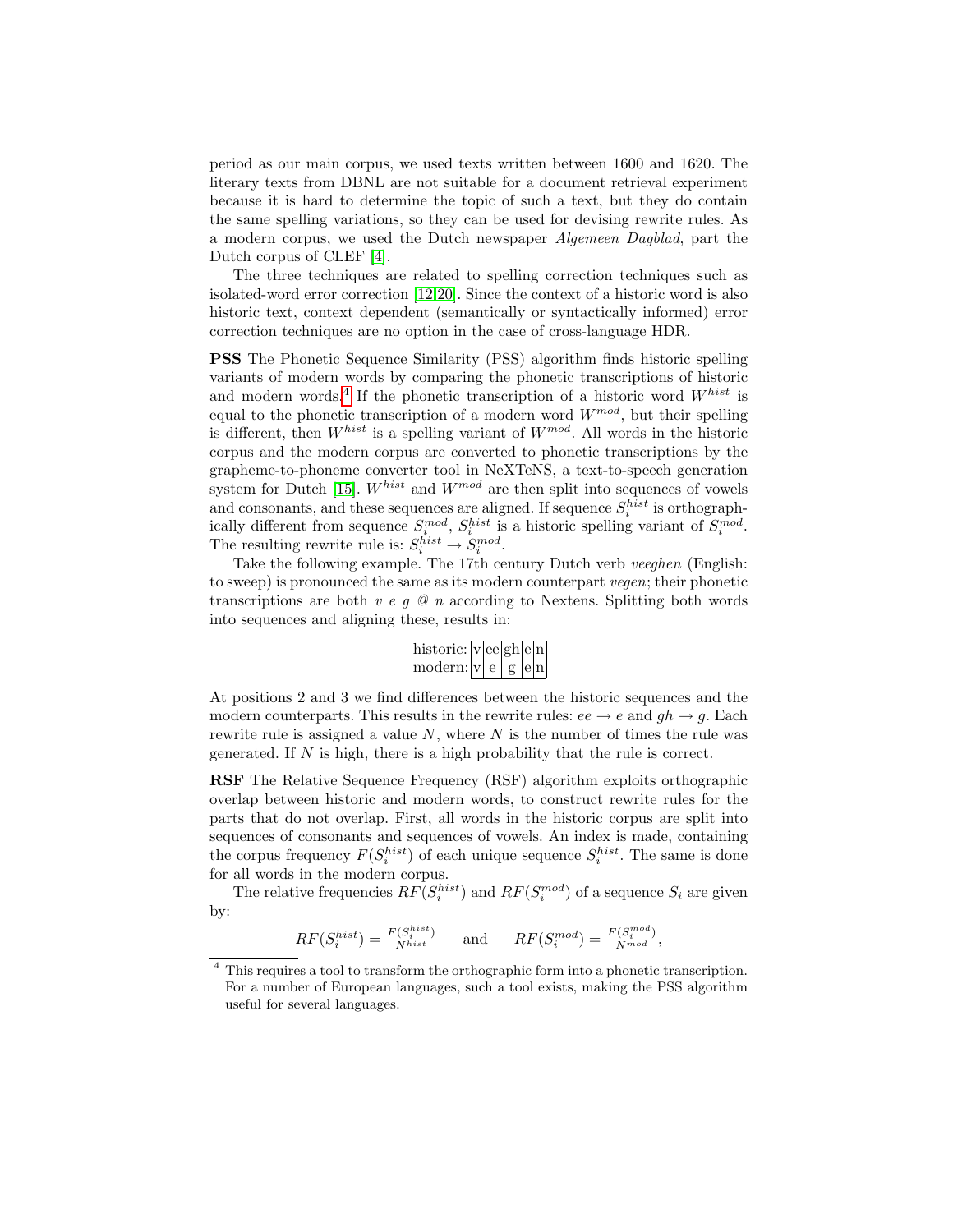where  $N^{hist}$  is the total number of sequences in the historic corpus, and  $N^{mod}$ is the total number of sequences in the modern corpus. The relative sequence frequency  $RSF(S_i)$  of sequence  $S_i$  is then defined as

$$
RSF(S_i) = \frac{RF(S_i^{hist})}{RF(S_i^{mod})}.
$$

In words,  $RSF(S_i)$  is the frequency of  $S_i$  in the historic corpus compared to its frequency in the modern corpus. If  $S_i$  is relatively more frequent in the historic corpus than in the modern corpus, its RSF value will be greater than 1. Sequences with a high RSF-value are sequences with typical historic spelling. The RSF-algorithm tries to find modern spelling variants for these typical historic sequences.

RSF proceeds as follows. The sequence  $S^{hist}$  in a historic word  $W^{hist}$  is replaced by a wildcard. Vowel sequences are replaced by vowel wildcards, consonant sequences by consonant wildcards. These wildcard words are matched with words from the modern corpus, and the modern sequence  $S^{mod}$  matching the wildcard sequence is considered a possible modern spelling variant of  $S^{hist}$ . Consider the 17th century Dutch word *volck* (English: people). This is split into the following consonant/vowel sequences:  $v \circ \mathbf{l}$ ck. The sequences v and o are fairly frequent in modern Dutch, but lck is much more frequent in 17th century Dutch than in modern Dutch: it is a typical historic sequence. It is replaced by a consonant wildcard  $C$ , so the wildcard word becomes:  $\nabla$  o C. The C wildcard can be matched with any sequence of consonants. In the modern Dutch corpus,  $voC$ is matched with vol (English: full), volk (English: people), and vork (English: fork), among others. Thus, the rewrite rules  $lck \rightarrow l$ ,  $lck \rightarrow lk$  and  $lck \rightarrow rk$  are created and receive score 1. (If one of these rules has already been created by another wildcard word, its score is increased by one.) After all wildcard words containing *lck* have been processed, the rule with the highest score is the most probable.

RNF A variant of the RSF algorithm is the Relative N-Gram Frequency (RNF) algorithm. Instead of splitting words into sequences of consonants and sequences of vowels, the RNF algorithm splits words into n-grams of a certain length, and tries to find typically historic n-gram sequences. With an n-gram length of 3, the word volck is split into the following n-grams: #vo vol olc lck ck#, where  $#$ denotes a word boundary.

Since the restriction on consonants and vowels is dropped, another restriction on the wildcard is necessary to prevent overly productive matches. If the lck sequence is considered typically historic, the wildcard word  $voW$  (with W being the wildcard) can be matched with any modern Dutch word starting with vo, including voorrijkosten (English: initial driving charge). Clearly the length of the modern sequence replacing *lck* should be similar, we allow a maximal difference in length of 2. The rest of the algorithm is the same as RSF.

#### 3.1 Evaluation

The algorithms PSS, RSF, and RNF construct a large amount of rules; not all of them make sense. Pruning of rewrite rules can be done in several ways. Simply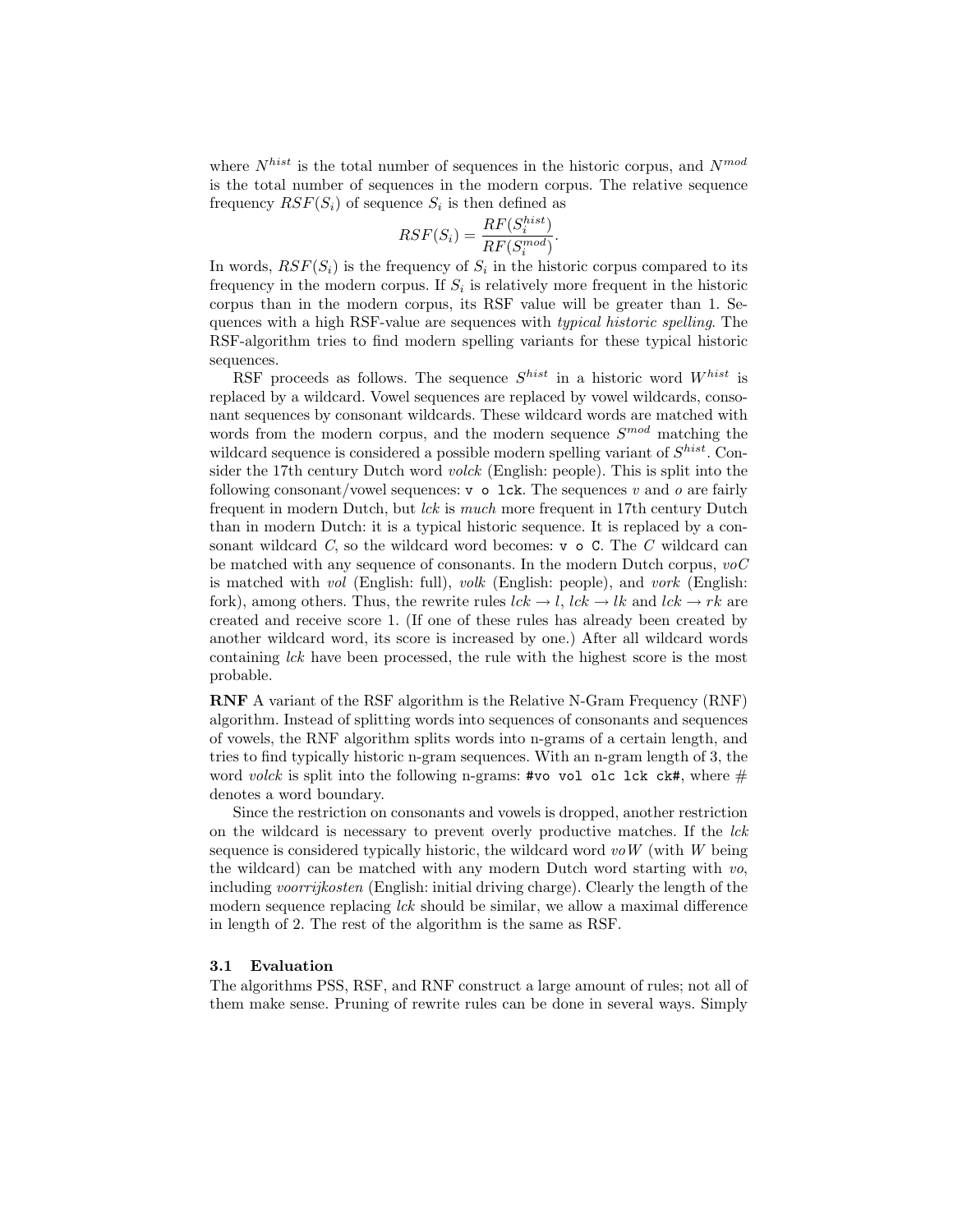| Method                       | number                     | $_{\rm total}$ | perfect | new           |
|------------------------------|----------------------------|----------------|---------|---------------|
|                              | of rules rewrites rewrites |                |         | distance      |
| none                         |                            |                |         | 2.38          |
| PSS                          | 104                        | 253            | 101     | $1.66(-0.72)$ |
| RSF                          | 62                         | 252            | 140     | $1.33(-1.05)$ |
| $RNF-2$                      | 12                         | 271            | 152     | $1.29(-1.09)$ |
| $RNF-3$                      | 127                        | 274            | 162     | $1.19(-1.19)$ |
| $RNF-4$                      | 276                        | 269            | 166     | $1.20(-1.18)$ |
| $RNF-5$                      | 276                        | 153            | 97      | $1.79(-0.59)$ |
| $RNF-all$                    | 691                        | 315            | 207     | $0.97(-1.41)$ |
| $RNF\text{-}all + RSF + PSS$ | 753                        | 337            | 224     | $0.86(-1.52)$ |

<span id="page-6-0"></span>Table 1: Results of evaluating the different sets of rewrite rules.

selecting the highest scoring rule for each typical historic sequence is one way. Another way is to test the rules on a small test set containing historic Dutch words from the collection and their modern Dutch counterparts. First, the edit distance  $D(W^{hist}, W^{mod})$  between the historic word  $W^{hist}$  and its modern form  $W^{mod}$  is calculated, similar to [\[24\]](#page-11-15). Next, the rewrite rule  $R_i$  is applied to  $W^{hist}$ , resulting in  $W^{rewr}$ .  $D(W^{rewr}, W^{mod})$  is the distance between  $W^{rewr}$  and  $W^{mod}$ . The test score  $S$  for rule  $R_i$  is:

$$
S(R_i) = \sum_{j=0}^{N} D(W_j^{hist}, W_j^{mod}) - D(W_j^{rewr}, W_j^{mod}),
$$

where j ranges over all N word pairs in the test set. If  $S(R_i)$  is positive, applying the rewrite rule on  $W^{hist}$  has decreased the edit distance between the historic words and their modern forms. In other words, the historic spelling is more similar to the modern spelling after rewriting. The test set contains 1600 manually constructed word pairs. For each typical historic sequence  $S^{hist}$ , the rule with the highest test score is selected. By setting a threshold, rules that have a negative score can be filtered since they do not bring the historic word and its modern variant closer to each other.

To compare the three rule construction algorithms PSS, RSF and RNF, another test set with 400 new word pairs (historic Dutch words and their modern spelling) was used; the historic words were fed to the various algorithms, and their outputs were compared against the corresponding modern word.

The first column in Table [1](#page-6-0) shows the method used (for RNF, the suffixes indicate the n-gram length); the second column shows the number of selected rewrite rules; the third gives the total number of words from the test set that were affected, while the fourth column gives the number of historic words that are rewritten to their correct modern form (edit distance is 0). This is used as an extra measure to compare the rule sets. The last column gives the average edit distance between the rewritten historic words and the modern words, plus the difference with the baseline in parentheses.

The RNF algorithm clearly outperforms the other 2 algorithms with almost all n-gram lengths, except for n-gram length 5. The rule set for  $N = 3$  gives the best results. Compared to the baseline (no rewriting at all), this rule set reduces the average edit distance between the historic words and the modern words in the test set by 50%. However, by combining the rule sets of all n-gram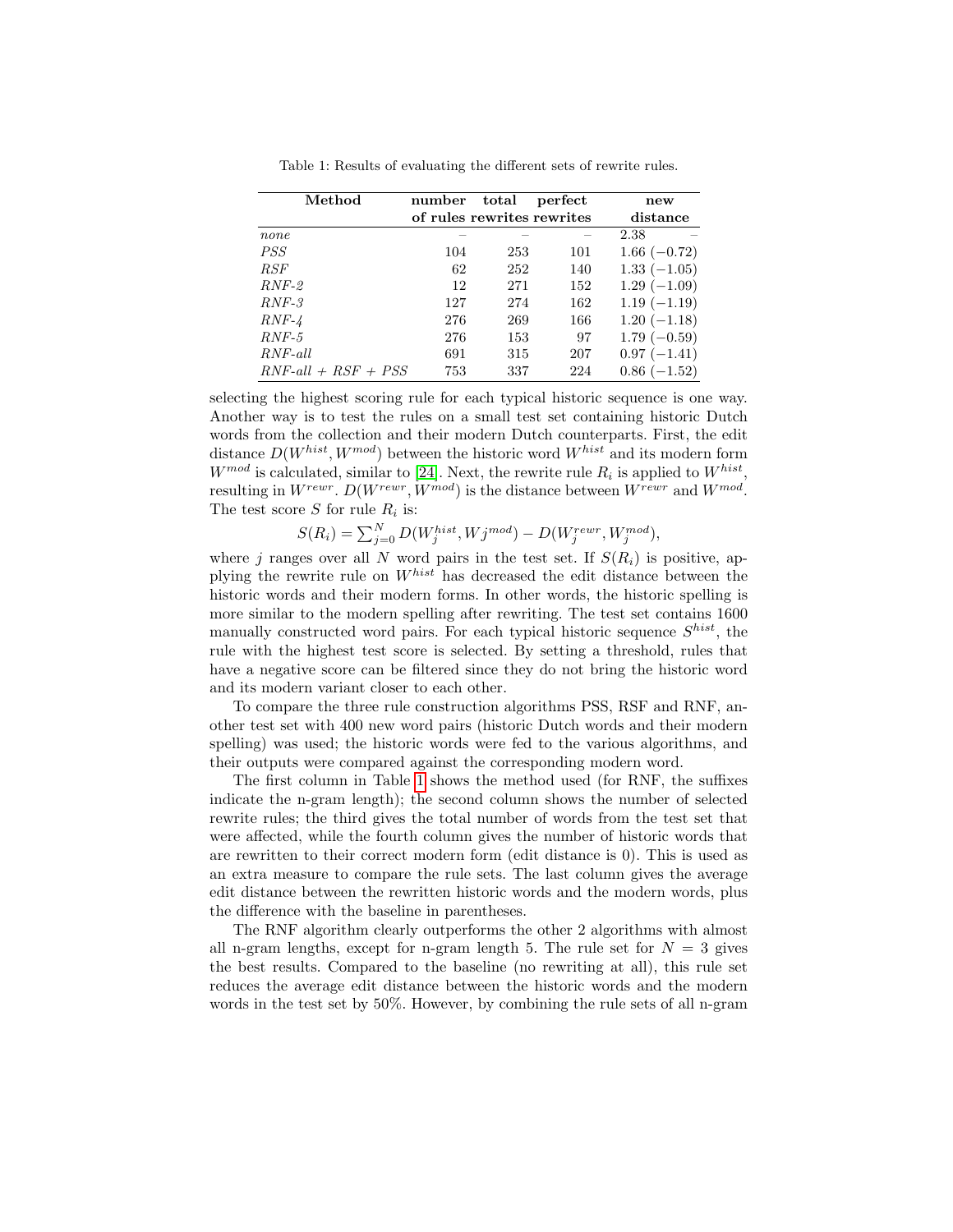lengths, even better results are obtained. This shows that the rule sets have a complementary effect on the test set.

Finally, a combination of all 3 algorithms was used. First creating and applying these rules using one algorithm, then constructing and applying rules using the second algorithm, then the third algorithm was used. These 3 sets of rules were then combined and tested again on the 400 word pair test set (in Table [1,](#page-6-0) only the best order of application is given). We see that the combination of methods scores best on all of the measures.

Which of our rewrite methods is most effective in bridging the spelling gap between 17th century and modern Dutch? A bigger reduction in edit distance does not always lead to a better rule. The modern Dutch spelling for the historic sequence cx should be ks. The rule  $cx \to k$  leads to a bigger reduction than the rule  $cx \rightarrow cs$ , but also leads to a change in pronunciation and often a change in word meaning as well. The number of perfect rewrites provides additional information. A larger reduction in edit distance leads to a larger number of perfect rewrites, leading to more direct matches between historic and modern Dutch. Together, these measures give a fair indication of the effectiveness of the rule sets. For now, this suffices: our aim is to enable the retrieval of historic documents. Does the rewrite method with the biggest reduction in edit distance and/or the largest number of perfect rewrites give rise to the best retrieval performance?—This is the topic of the next section.

## <span id="page-7-0"></span>4 CLIR approaches to Historic Document Retrieval

Finally, we turn to retrieval, and investigate the effectiveness of the translation tools developed in the previous section for the retrieval of historic documents. Our main issue is whether the translation resources help the user in retrieving historic documents. For comparison, we take a monolingual approach as our baseline; here, no mapping between the languages takes place. For comparison with earlier research on historic English [\[18\]](#page-11-3), we also apply the SoundEx algorithm that translates words into codes based on phonetic similarity [\[19\]](#page-11-16); based on preliminary experiments we use code length 7.

Also based on preliminary experiments, we found that document translation outperforms query translation. In the case of HDR, translating the historic documents into modern Dutch provides additional advantages over query translation. An advantage for the user is that the "modernized" documents are easier to read. Also, since no stemming algorithm exists for historic Dutch, document translation enables us to use tokenization techniques that have proven to be useful in modern Dutch. This is important because successful cross-language retrieval requires both effective translation and tokenization [\[22,](#page-11-17)[10\]](#page-11-18). In addition to the performance of the translation tools, we investigate the effectiveness of a stemming algorithm for modern Dutch [\[23\]](#page-11-19).

Our third set of questions concerns the use of long versus short topic statements. Since the spelling bottleneck may have an especially detrimental impact on retrieval effectiveness for short queries, we conjecture that our translation tools will be more effective for short topics than for long topics.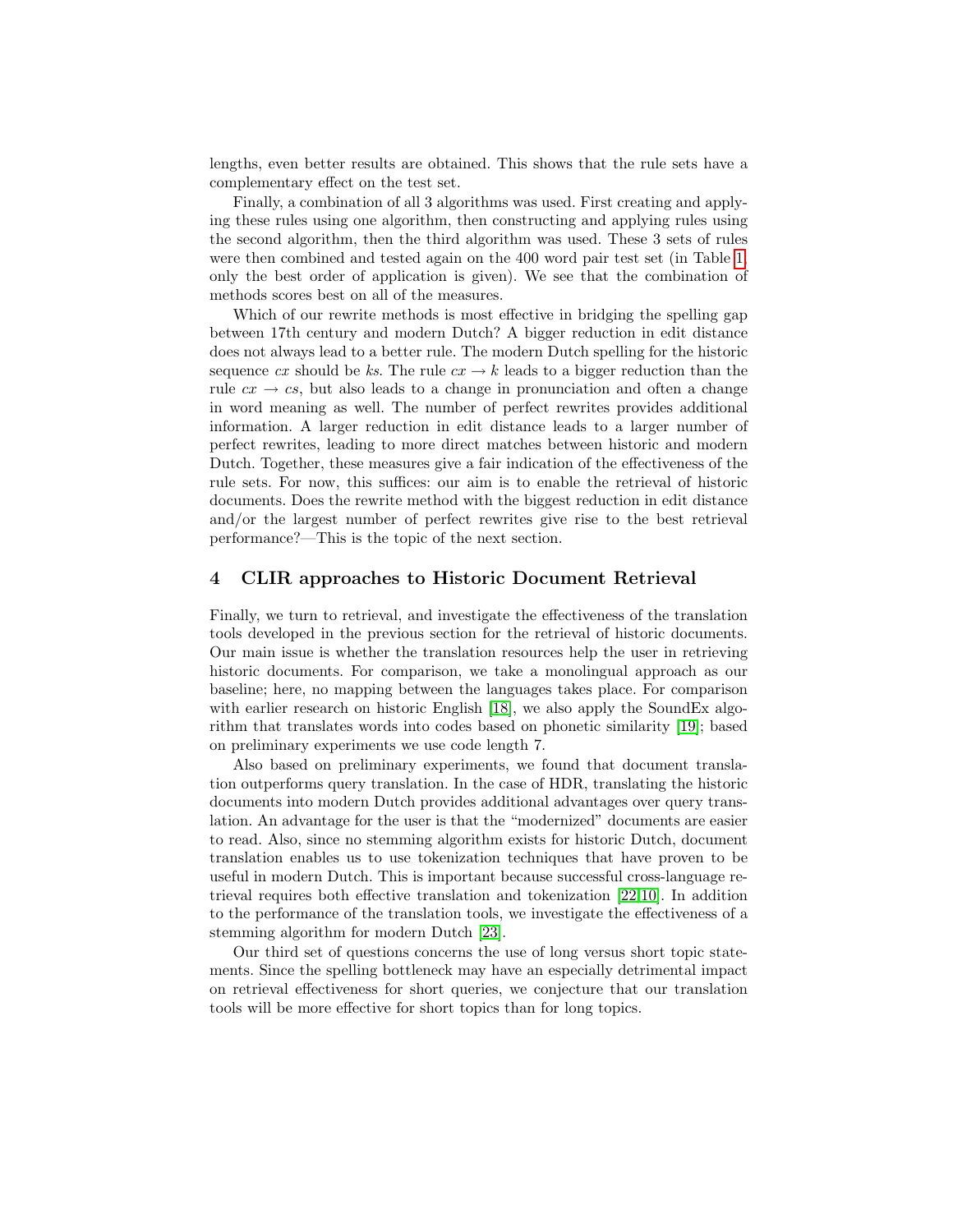| Method                         | $\operatorname{MRR}$ | % Change |
|--------------------------------|----------------------|----------|
| <i>Baseline (titles)</i>       | 0.1316               |          |
| Sounder7                       | $0.2600*$            | $+97.6$  |
| <i>PSS</i>                     | $0.2397*$            | $+82.1$  |
| <i>RSF</i>                     | 0.1299               | $-1.3$   |
| $RNF$ -all                     | $0.2114*$            | $+60.6$  |
| $RNF\text{-}all + RSF + PSS$   | $0.2780**$           | $+111.2$ |
| <i>Baseline (descriptions)</i> | 0.1840               |          |
| Sounder7                       | 0.1890               | $+2.7$   |
| <i>PSS</i>                     | 0.2556               | $+38.9$  |
| <i>RSF</i>                     | 0.1861               | $+1.1$   |
| $RNF-all$                      | 0.2025               | $+10.1$  |
| $RNF-all + RSF + PSS$          | $0.2842*$            | $+54.5$  |

<span id="page-8-0"></span>Table 2: Evaluating translation effectiveness, using the title of the topic statement (top half) or its description field (bottom).

### 4.1 Experimental setting

We used the corpus in historic Dutch, and the topic set in modern Dutch described in Section [2](#page-1-0) above. All runs were of the following form: query in modern Dutch, with relevant document in 17th century Dutch. All runs used out-of-thebox Lucene [\[14\]](#page-11-20) with the default vector space retrieval model and the Snowball stopword list for Dutch [\[23\]](#page-11-19). In addition to our monolingual baseline run, we generated runs using the outputs of the various tools described in the previous section, runs with and without the use of stemming, and runs using only the title field of the topic statement as well as runs that use the description field. The measure used for evaluation purposes is mean reciprocal rank (MRR), a natural (and standard) measure for known-item retrieval [\[5\]](#page-11-21). To determine whether the observed differences between two retrieval approaches are statistically significant, we used the bootstrap method, a non-parametric inference test [\[8](#page-11-22)[,21\]](#page-11-23). We take 100,000 resamples, and look for significant improvements (one-tailed) at significance levels of 0.95  $(*)$  and 0.99  $(**)$ .

#### 4.2 Results

Table [2](#page-8-0) shows the results for runs produced without invoking a stemmer. First, restricting our attention to the title queries in the top half of the table, we see that all translation resources (except RSF) improve retrieval effectiveness. SoundEx is surprisingly effective, almost on a par with the combination of all translation resources. The results for runs that use the description field of the topic statement, shown in the bottom half of Table [2,](#page-8-0) are somewhat different. Here, Soundex only makes a minor difference. How can this behavior be explained? Soundex transforms all words into codes of a certain length. Many short words that start with the same letter are transformed into the same code, matching the short (and often irrelevant) words in the description with many other short Dutch words. Soundex adds much more of these short words to the query than the rewrite rules. The titles contain only content words, which are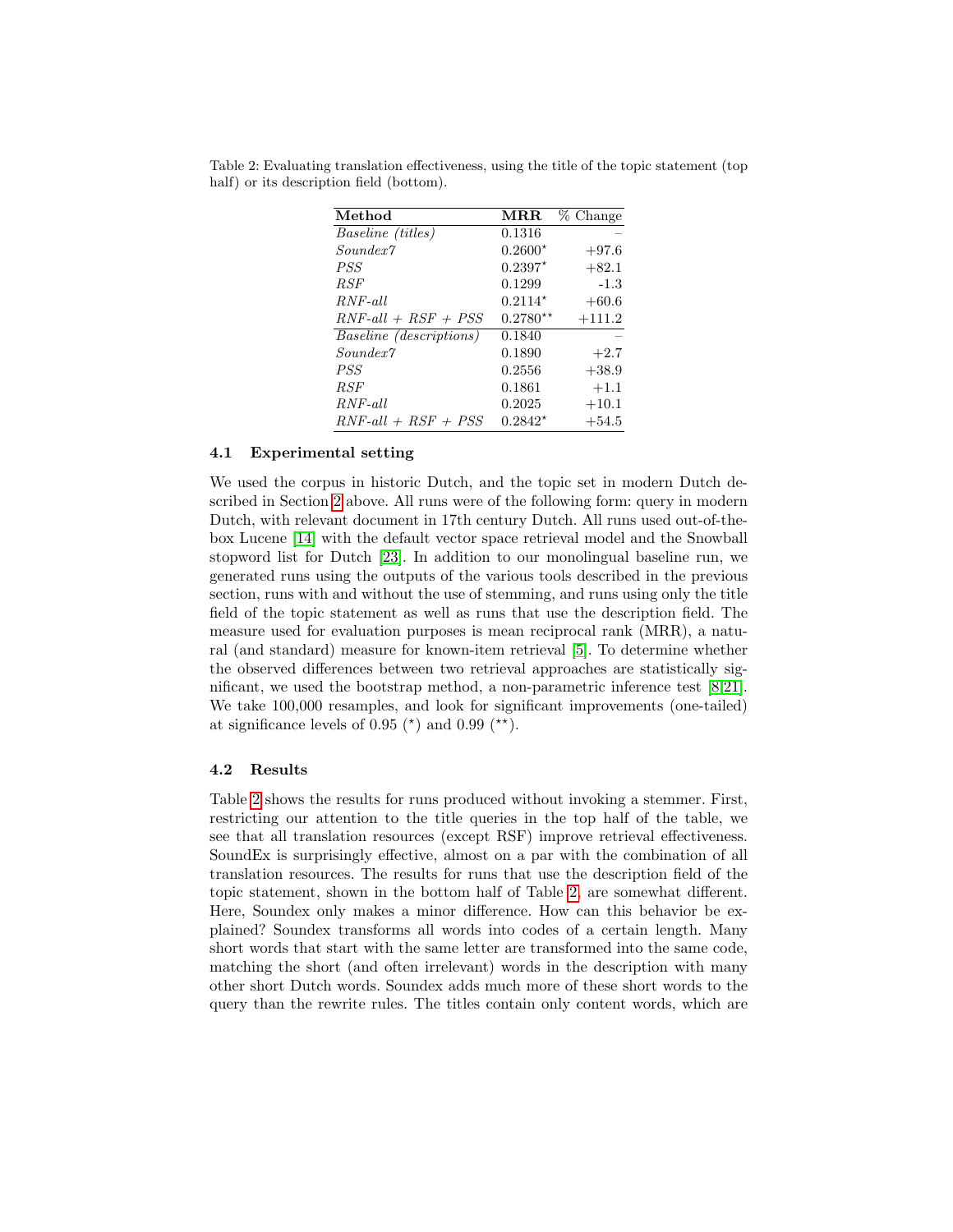<span id="page-9-1"></span>Table 3: Does the stemming of modern translations further improve retrieval? Using the title of the topic statement (top half) or its description field (bottom).

| Method                                  | $\operatorname{MRR}$ | $%$ Change |
|-----------------------------------------|----------------------|------------|
| <i>Baseline (titles)</i>                | 0.1316               |            |
| <i>Stemming</i>                         | 0.1539               | $+16.9$    |
| $RNF-all + RSF + PSS$                   | $0.2780**$           | $+111.2$   |
| $RNF-all + RSF + PSS + Stemming$        | $0.2766**$           | $+110.2$   |
| <i>Baseline (descriptions)</i>          | 0.1840               |            |
| <i>Stemming</i>                         | 0.1870               | $+1.6$     |
| $RNF-all + RSF + PSS$                   | $0.2842*$            | $+54.5$    |
| $RNF\text{-}all + RSF + PSS + Stemming$ | $0.3410**$           | $+85.3$    |

often longer than non-content words, and are matched far less by other, irrelevant words. While still impressive, the relative gain in MRR produced by the combination of all translation resources (on the description field of the topic statement) is only about half the gain on the title topics.

Next, to find out whether there is an added benefit of performing stemming on top of the translated documents, we turn to the results in Table [3.](#page-9-1) Note that the SoundEx algorithm generates codes rather than human readable text, defying the application of further linguistic tools. On title-only topic statements (see the top half of Table [3\)](#page-9-1) stemming improves effectiveness, but it does not add anything to the combination of the translation resources. In contrast, on the description topics (see the bottom half of Table [3\)](#page-9-1), the grand combination of all translation resources plus stemming leads to further improvements over stemming and over the translation resources.

The previous section showed that the resulting rule set of a combination of the RNF, RSF, and PSS algorithms produced the largest reduction in edit distance and the largest number of perfect rewrites. The question was whether these measures provide a reliable indication of the retrieval effectiveness. The success of the combination is reflected in the retrieval results: all individual algorithms are outperformed by the combined method. It should be noted, however, that the contribution of the RSF algorithm seems minimal. This is likely caused by the relatively small number of rewrite rules it produces: of the 17,794 unique words in the corpus, somewhat more than 4,000 words are rewritten by the RSF rule set, while the PSS rule set rewrites over 8,000 words. The RNF rule set and the combined rule sets rewrite over 11,000 words.

# <span id="page-9-0"></span>5 Discussion and Conclusions

We proposed a cross-language approach to Historic Document Retrieval, and investigated (1) the automatic construction of translation resources for historic languages, and (2) the retrieval of historic documents using cross-language information retrieval techniques. Our experimental evidence was based on a collection of 17th century Dutch documents and a set of 25 known-item topics in modern Dutch. Our main findings are as follows: First, we are able to automatically construct rules for modernizing a historic language based on comparing (a) phonetic sequence similarity, (b) the relative frequency of consonant and vowel sequences,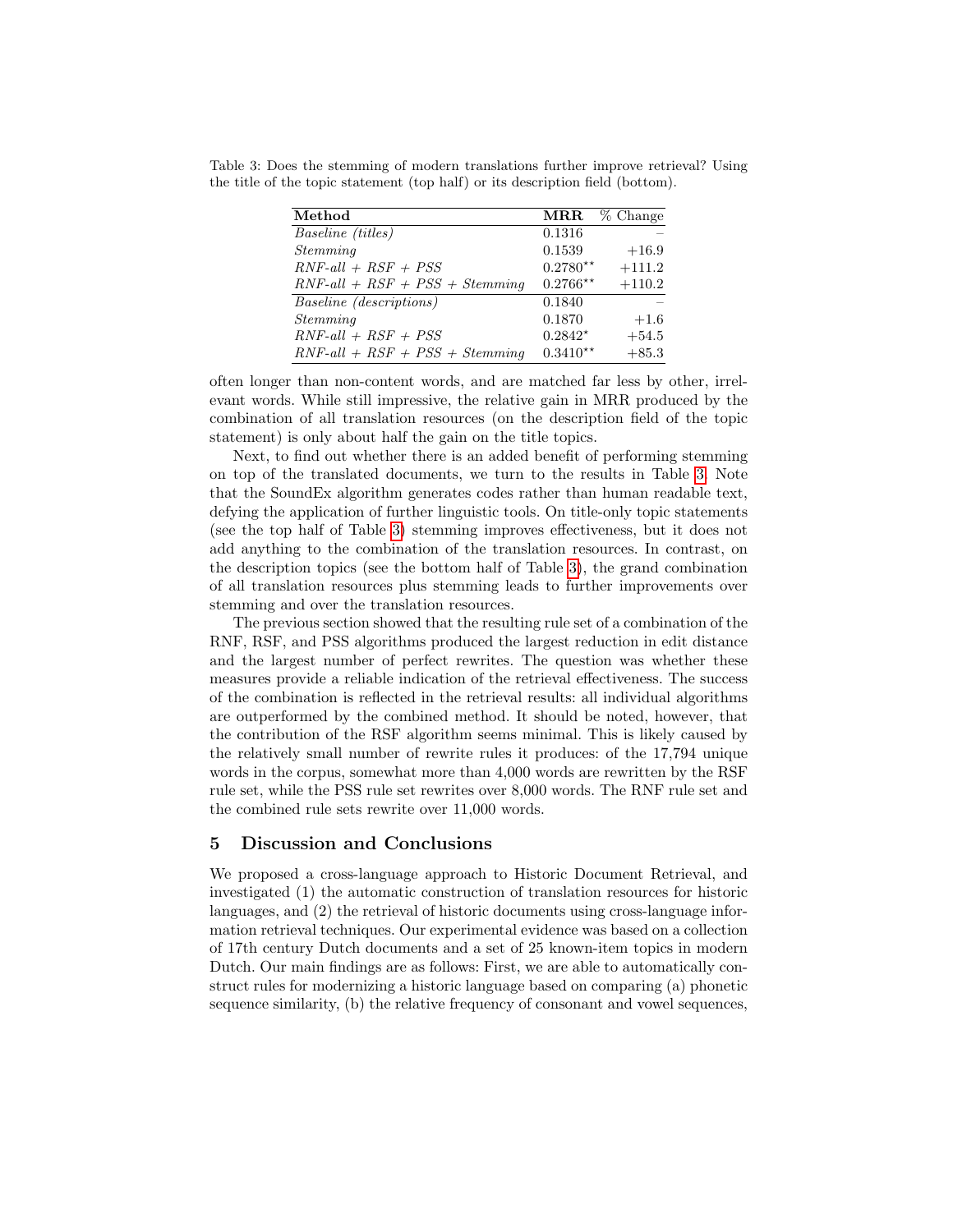and (c) the relative frequency of character n-gram sequences, of historic and modern corpora. Second, modern queries are not very effective for retrieving historic documents, but the historic language tools lead to a substantial improvement of retrieval effectiveness. The improvement is above and beyond the improvement due to using a modern stemming algorithm. In fact, modernizing the historic language generally has a beneficial impact on the effectiveness of the stemmer. In sum, our translation resources reduce the spelling gap between 17th century and contemporary Dutch, showing that a cross-language approach to HDR is a viable way of bridging the gap between the historic language of the document and the modern language of a user's query.

Following Braun [\[3\]](#page-11-5), one can identify two bottlenecks for retrieving documents written in a historic language. The *spelling bottleneck* is caused by differences in spelling between the modern and historic language. The highly inconsistent spelling also resulted in the existence of multiple spelling variations of a word within a single document. A second problem is caused by vocabulary changes. As languages evolve, new words are introduced, while others disappear over time. Yet other words remain part of the language, but their meanings shift. This problem forms the vocabulary bottleneck. Our CLIR approach to HDR implies the use of translation resources for retrieval purposes. At present, we make no distinction between different linguistic relations that may hold between translations. The automatically produced rewrite rules exploit the fact that there are common elements in the different orthographic forms of words. Hence, they are an effective method for addressing the spelling bottleneck. The vocabulary bottleneck is a much harder problem. We are currently exploring methods that address the vocabulary bottleneck both directly and indirectly. First, we address it indirectly by using query expansion techniques that specifically expand queries with words not occuring in a modern corpus. Second, we address it directly by mining annotations to historic texts published on the web. This exploits the fact that these words require explanation for modern readers, frequently leading to annotations that explain the historic meaning of a term.

All resources used for the experiments in this paper (the corpus, the topics, and the qrels) are available from <http://ilps.science.uva.nl/Resources/>.

Acknowledgments Thanks to Margariet Moelands (National Library of the Netherlands) for drawing our attention to historic document retrieval. Thanks to Loes Braun for making available the Antwerpse Compilatae and Gelders staden landrecht corpus.

This research was supported by the Netherlands Organization for Scientific Research (NWO) under project numbers 016.054.616, 017.001.190, 220-80-001, 264-70-050, 365-20-005, 612.000.106, 612.000.207, 612.013.001, 612.066.302, 612.- 069.006, 640.001.501, and 640.002.501.

### References

<span id="page-10-0"></span>1. Brabants recht. Costumen van Antwerpen, 2005. [http://www.kulak.](http://www.kulak.ac.be/facult/rechten/Monballyu/Rechtlagelanden/Brabantsrecht/brabantsrechtindex.htm) [ac.be/facult/rechten/Monballyu/Rechtlagelanden/Brabantsrecht/](http://www.kulak.ac.be/facult/rechten/Monballyu/Rechtlagelanden/Brabantsrecht/brabantsrechtindex.htm) [brabantsrechtindex.htm](http://www.kulak.ac.be/facult/rechten/Monballyu/Rechtlagelanden/Brabantsrecht/brabantsrechtindex.htm).